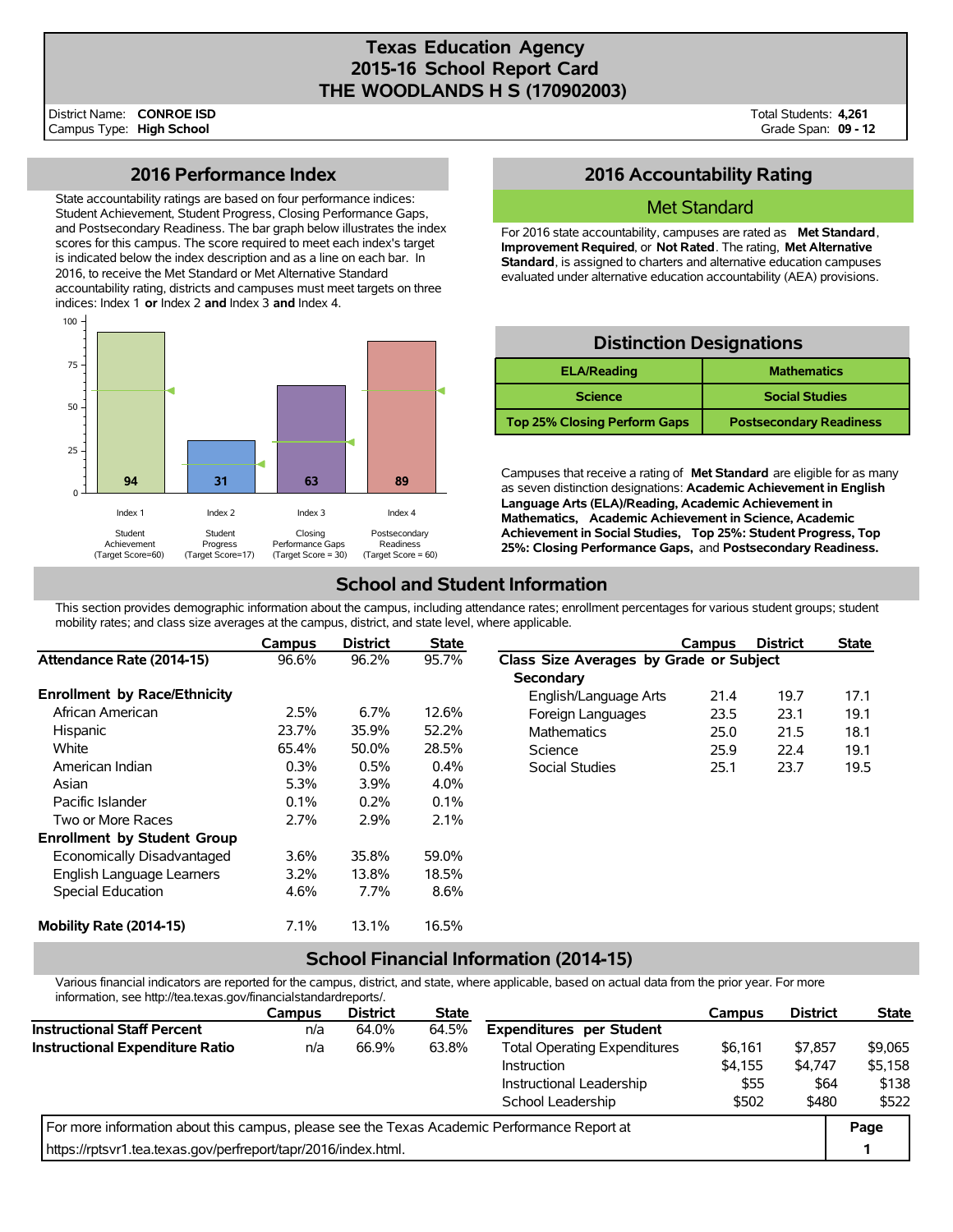### **Texas Education Agency 2015-16 School Report Card**

#### **THE WOODLANDS H S (170902003) CONROE ISD**

|                                                                                     |      |              |     |     |                                                |     |       |                          |        |                                   | Two or               |                       |
|-------------------------------------------------------------------------------------|------|--------------|-----|-----|------------------------------------------------|-----|-------|--------------------------|--------|-----------------------------------|----------------------|-----------------------|
|                                                                                     |      | <b>State</b> |     | All | African<br>District Students American Hispanic |     | White | American<br>Indian       | Asian  | <b>Pacific</b><br><b>Islander</b> | <b>More</b><br>Races | Econ<br><b>Disadv</b> |
| STAAR Percent at Level II Satisfactory Standard or Above (Sum of All Grades Tested) |      |              |     |     |                                                |     |       |                          |        |                                   |                      |                       |
| All Subjects                                                                        | 2016 | 75%          | 85% | 94% | 83%                                            | 91% | 95%   | 100%                     | 95%    | 82%                               | 99%                  | 75%                   |
| Reading                                                                             | 2016 | 73%          | 84% | 91% | 75%                                            | 88% | 93%   | $\ast$                   | 91%    | $\ast$                            | 100%                 | 65%                   |
| Mathematics                                                                         | 2016 | 76%          | 87% | 91% | 83%                                            | 87% | 92%   | $\ast$                   | 100%   | $\ast$                            | 94%                  | 70%                   |
| Science                                                                             | 2016 | 79%          | 89% | 97% | 87%                                            | 95% | 98%   | $\ast$                   | 97%    | $\ast$                            | 97%                  | 86%                   |
| <b>Social Studies</b>                                                               | 2016 | 77%          | 87% | 99% | 100%                                           | 98% | 99%   | $\overline{\phantom{a}}$ | 98%    | $\ast$                            | 100%                 | 94%                   |
| STAAR Percent at Postsecondary Readiness Standard (Sum of All Grades Tested)        |      |              |     |     |                                                |     |       |                          |        |                                   |                      |                       |
| Two or More Subjects 2016                                                           |      | 45%          | 62% | 87% | 67%                                            | 82% | 89%   | $\ast$                   | 92%    | $\ast$                            | 90%                  | 54%                   |
| Reading                                                                             | 2016 | 46%          | 61% | 82% | 50%                                            | 78% | 84%   | $\ast$                   | 90%    | $\ast$                            | 85%                  | 42%                   |
| Mathematics                                                                         | 2016 | 43%          | 61% | 56% | 46%                                            | 59% | 54%   | $\ast$                   | 67%    | $\ast$                            | 56%                  | 20%                   |
| Science                                                                             | 2016 | 47%          | 65% | 90% | 79%                                            | 89% | 90%   | $\ast$                   | 97%    | $\ast$                            | 94%                  | 63%                   |
| <b>Social Studies</b>                                                               | 2016 | 47%          | 64% | 94% | 88%                                            | 89% | 95%   | $\overline{\phantom{a}}$ | 94%    | $\ast$                            | 100%                 | 83%                   |
| <b>STAAR Percent at Advanced Standard (Sum of All Grades Tested)</b>                |      |              |     |     |                                                |     |       |                          |        |                                   |                      |                       |
| All Subjects                                                                        | 2016 | 18%          | 30% | 38% | 21%                                            | 34% | 39%   | $\ast$                   | 49%    | $\ast$                            | 46%                  | 14%                   |
| Reading                                                                             | 2016 | 17%          | 28% | 22% | 12%                                            | 20% | 22%   | $\ast$                   | 32%    | $\ast$                            | 28%                  | $\ast$                |
| <b>Mathematics</b>                                                                  | 2016 | 19%          | 32% | 25% | $\ast$                                         | 28% | 24%   | $\ast$                   | 38%    | $\ast$                            | 29%                  | $\ast$                |
| Science                                                                             | 2016 | 16%          | 29% | 46% | $\ast$                                         | 43% | 48%   | $\ast$                   | 56%    | $\ast$                            | 54%                  | 19%                   |
| <b>Social Studies</b>                                                               | 2016 | 22%          | 39% | 72% | 71%                                            | 61% | 74%   | $\overline{\phantom{a}}$ | 86%    | $\ast$                            | 90%                  | 50%                   |
| <b>STAAR Percent Met or Exceeded Progress</b>                                       |      |              |     |     |                                                |     |       |                          |        |                                   |                      |                       |
| All Subjects                                                                        | 2016 | 62%          | 66% | 60% | $\ast$                                         | 62% | 59%   | $\ast$                   | 58%    | $\ast$                            | 53%                  |                       |
| Reading                                                                             | 2016 | 60%          | 64% | 65% | $\ast$                                         | 66% | 66%   | $\ast$                   | $\ast$ |                                   | $\ast$               | $\ast$                |
| <b>Mathematics</b>                                                                  | 2016 | 63%          | 68% | 50% | $\ast$                                         | 55% | 48%   | $\ast$                   | 67%    | $\ast$                            | $\ast$               | $\ast$                |
| <b>STAAR Percent Exceeded Progress</b>                                              |      |              |     |     |                                                |     |       |                          |        |                                   |                      |                       |
| All Subjects                                                                        | 2016 | 17%          | 19% | 9%  | $\ast$                                         | 9%  | 9%    | $\ast$                   | 11%    | $\ast$                            | 11%                  |                       |
| Reading                                                                             | 2016 | 16%          | 17% | 3%  | $\ast$                                         | 2%  | 4%    | $\ast$                   | $\ast$ |                                   | $\ast$               |                       |
| <b>Mathematics</b>                                                                  | 2016 | 17%          | 21% | 20% | $\ast$                                         | 21% | 19%   | $\ast$                   | 40%    | $\ast$                            | $\ast$               | $\ast$                |

For more information about this campus, please see the Texas Academic Performance Report at **Page** https://rptsvr1.tea.texas.gov/perfreport/tapr/2016/index.html. **2**

'?' Indicates that the data for this item were statistically improbable, or were reported outside a reasonable range. '-' Indicates zero observations reported for this group. '\*' Indicates results are masked due to small numbers to protect student confidentiality. Moreover the student confidentiality is not applicable for this group.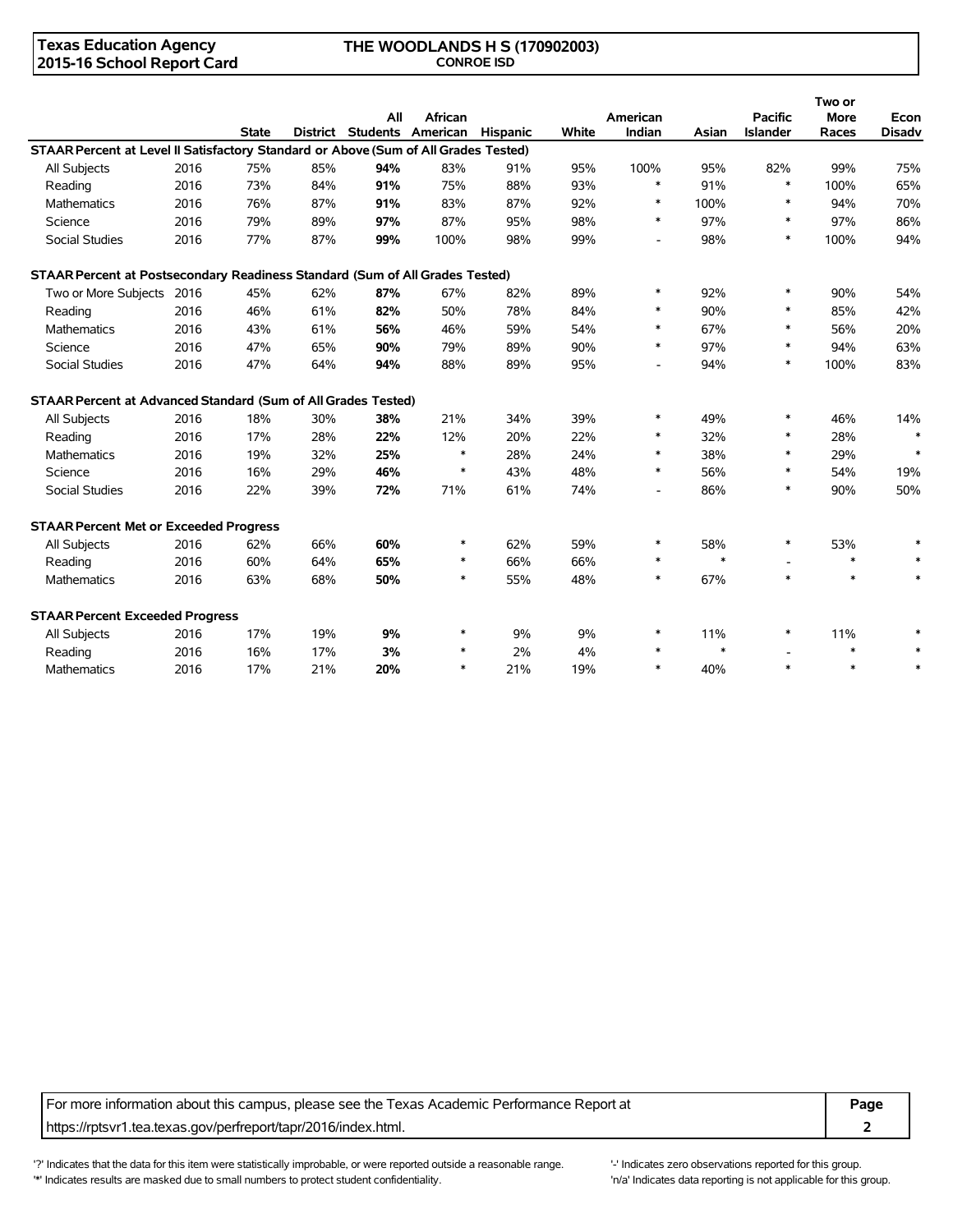| <b>Texas Education Agency</b><br>2015-16 School Report Card                                 | THE WOODLANDS H S (170902003)<br><b>CONROE ISD</b> |          |       |                                     |          |       |                    |        |                          |                                      |                       |
|---------------------------------------------------------------------------------------------|----------------------------------------------------|----------|-------|-------------------------------------|----------|-------|--------------------|--------|--------------------------|--------------------------------------|-----------------------|
|                                                                                             | <b>State</b>                                       | District | All   | African<br><b>Students American</b> | Hispanic | White | American<br>Indian | Asian  | <b>Pacific</b>           | Two or<br><b>Islander More Races</b> | Econ<br><b>Disadv</b> |
| Annual Dropout Rate (Gr 9-12)                                                               |                                                    |          |       |                                     |          |       |                    |        |                          |                                      |                       |
| 2014-15                                                                                     | 2.1%                                               | 0.5%     | 0.3%  | 0.0%                                | 0.4%     | 0.2%  | 0.0%               | 0.4%   | 0.0%                     | 0.0%                                 | 1.6%                  |
| 2013-14                                                                                     | 2.2%                                               | 0.5%     | 0.1%  | 0.9%                                | 0.1%     | 0.1%  | 0.0%               | 0.0%   | $\ast$                   | 1.0%                                 | 1.0%                  |
| 4-Year Longitudinal Rate (Gr 9-12)<br>Class of 2015                                         |                                                    |          |       |                                     |          |       |                    |        |                          |                                      |                       |
| Graduated                                                                                   | 89.0%                                              | 95.7%    | 97.6% | 92.0%                               | 95.9%    | 98.2% | $\ast$             | 96.8%  | $\ast$                   | 100.0%                               | 87.2%                 |
| <b>Received GED</b>                                                                         | 0.6%                                               | 0.8%     | 0.2%  | 0.0%                                | 0.0%     | 0.3%  | $\ast$             | 0.0%   | $\ast$                   | 0.0%                                 | 2.6%                  |
| Continued HS                                                                                | 4.1%                                               | 2.1%     | 1.7%  | 8.0%                                | 3.6%     | 0.9%  | $\ast$             | 3.2%   | $\ast$                   | 0.0%                                 | 7.7%                  |
| Dropped Out                                                                                 | 6.3%                                               | 1.4%     | 0.5%  | $0.0\%$                             | 0.5%     | 0.6%  | $\ast$             | 0.0%   | $\ast$                   | 0.0%                                 | 2.6%                  |
| Graduates and GED                                                                           | 89.6%                                              | 96.5%    | 97.8% | 92.0%                               | 95.9%    | 98.5% | $\ast$             | 96.8%  | $\ast$                   | 100.0%                               | 89.7%                 |
| Grads, GED, & Cont                                                                          | 93.7%                                              | 98.6%    | 99.5% | 100.0%                              | 99.5%    | 99.4% | $\ast$             | 100.0% | $\ast$                   | 100.0%                               | 97.4%                 |
| Class of 2014                                                                               |                                                    |          |       |                                     |          |       |                    |        |                          |                                      |                       |
| Graduated                                                                                   | 88.3%                                              | 94.7%    | 96.9% | 96.3%                               | 95.5%    | 97.4% | $\ast$             | 100.0% | $\ast$                   | 87.0%                                | 93.2%                 |
| Received GED                                                                                | 0.8%                                               | 1.0%     | 0.9%  | 0.0%                                | 0.6%     | 1.1%  | $\ast$             | 0.0%   | $\ast$                   | 0.0%                                 | 0.0%                  |
| Continued HS                                                                                | 4.3%                                               | 2.9%     | 1.9%  | 3.7%                                | 3.4%     | 1.3%  | $\ast$             | 0.0%   | $\ast$                   | 8.7%                                 | 2.3%                  |
| Dropped Out                                                                                 | 6.6%                                               | 1.4%     | 0.4%  | 0.0%                                | 0.6%     | 0.3%  | $\ast$             | 0.0%   | $\ast$                   | 4.3%                                 | 4.5%                  |
| Graduates and GED                                                                           | 89.1%                                              | 95.7%    | 97.8% | 96.3%                               | 96.0%    | 98.4% | $\ast$             | 100.0% | $\ast$                   | 87.0%                                | 93.2%                 |
| Grads, GED, & Cont                                                                          | 93.4%                                              | 98.6%    | 99.6% | 100.0%                              | 99.4%    | 99.7% | $\ast$             | 100.0% | $\ast$                   | 95.7%                                | 95.5%                 |
| 5-Year Extended Longitudinal Rate (Gr 9-12)                                                 |                                                    |          |       |                                     |          |       |                    |        |                          |                                      |                       |
| Class of 2014                                                                               |                                                    |          |       |                                     |          |       |                    |        |                          |                                      |                       |
| Graduated                                                                                   | 90.4%                                              | 96.5%    | 97.4% | 100.0%                              | 97.1%    | 97.5% | $\ast$             | 100.0% | $\ast$                   | 87.0%                                | 95.5%                 |
| <b>Received GED</b>                                                                         | 1.0%                                               | 1.2%     | 1.1%  | 0.0%                                | 0.6%     | 1.2%  | $\ast$             | 0.0%   | $\ast$                   | 4.3%                                 | 0.0%                  |
| Continued HS                                                                                | 1.3%                                               | 0.9%     | 1.3%  | $0.0\%$                             | 1.7%     | 1.1%  | $\ast$             | 0.0%   | $\ast$                   | 8.7%                                 | 0.0%                  |
| Dropped Out                                                                                 | 7.2%                                               | 1.4%     | 0.3%  | 0.0%                                | 0.6%     | 0.3%  | $\ast$             | 0.0%   | $\ast$                   | 0.0%                                 | 4.5%                  |
| Graduates and GED                                                                           | 91.5%                                              | 97.7%    | 98.4% | 100.0%                              | 97.7%    | 98.7% | $\ast$             | 100.0% | $\ast$                   | 91.3%                                | 95.5%                 |
| Grads, GED, & Cont                                                                          | 92.8%                                              | 98.6%    | 99.7% | 100.0%                              | 99.4%    | 99.7% | $\ast$             | 100.0% | $\ast$                   | 100.0%                               | 95.5%                 |
| Class of 2013                                                                               |                                                    |          |       |                                     |          |       |                    |        |                          |                                      |                       |
| Graduated                                                                                   | 90.4%                                              | 96.5%    | 98.5% | 95.2%                               | 98.9%    | 98.3% | $\ast$             | 100.0% | $\ast$                   | 100.0%                               | 97.1%                 |
| <b>Received GED</b>                                                                         | 1.1%                                               | 1.4%     | 0.8%  | $0.0\%$                             | 0.5%     | 1.0%  | $\ast$             | 0.0%   | $\ast$                   | 0.0%                                 | 0.0%                  |
| Continued HS                                                                                | 1.3%                                               | 0.5%     | 0.3%  | 0.0%                                | 0.5%     | 0.3%  | $\ast$             | 0.0%   | $\ast$                   | 0.0%                                 | 0.0%                  |
| Dropped Out                                                                                 | 7.2%                                               | 1.6%     | 0.4%  | 4.8%                                | 0.0%     | 0.4%  | $\ast$             | 0.0%   | $\ast$                   | 0.0%                                 | 2.9%                  |
| Graduates and GED                                                                           | 91.5%                                              | 97.9%    | 99.3% | 95.2%                               | 99.5%    | 99.3% | $\ast$             | 100.0% | $\ast$                   | 100.0%                               | 97.1%                 |
| Grads, GED, & Cont                                                                          | 92.8%                                              | 98.4%    | 99.6% | 95.2%                               | 100.0%   | 99.6% |                    | 100.0% |                          | 100.0%                               | 97.1%                 |
| RHSP/DAP Graduates (Longitudinal Rate)                                                      |                                                    |          |       |                                     |          |       |                    |        |                          |                                      |                       |
| Class of 2015                                                                               | 86.1%                                              | 90.9%    | 92.9% | 87.0%                               | 89.1%    | 94.0% |                    | 95.1%  | $\ast$                   | 92.3%                                | 76.5%                 |
| Class of 2014                                                                               | 85.5%                                              | 92.5%    | 95.0% | 84.0%                               | 97.4%    | 94.8% |                    | 100.0% | ∗                        | 95.0%                                | 97.1%                 |
| RHSP/DAP/FHSP-E/FHSP-DLA Graduates (Longitudinal Rate)                                      |                                                    |          |       |                                     |          |       |                    |        |                          |                                      |                       |
| Class of 2015                                                                               | 84.1%                                              | 90.7%    | 92.9% | 87.0%                               | 89.1%    | 94.0% | $\ast$             | 95.1%  | $\ast$                   | 92.3%                                | 76.5%                 |
| <b>SAT/ACT Results</b>                                                                      |                                                    |          |       |                                     |          |       |                    |        |                          |                                      |                       |
| Tested                                                                                      |                                                    |          |       |                                     |          |       |                    |        |                          |                                      |                       |
| Class of 2015                                                                               | 68.3%                                              | 67.9%    | 90.1% | 83.3%                               | 82.1%    | 92.7% |                    | 90.0%  | $\ast$                   | 85.7%                                | 76.3%                 |
| Class of 2014                                                                               | 66.3%                                              | 68.3%    | 89.5% | 82.1%                               | 84.2%    | 90.7% |                    | 95.2%  | $\ast$                   | 90.5%                                | 62.8%                 |
| Average SAT Score                                                                           |                                                    |          |       |                                     |          |       |                    |        |                          |                                      |                       |
| Class of 2015                                                                               | 1394                                               | 1584     | 1694  | 1579                                | 1630     | 1710  | $\ast$             | 1727   | $\ast$                   | 1766                                 | 1533                  |
| Class of 2014                                                                               | 1417                                               | 1567     | 1663  | 1516                                | 1587     | 1671  | $\ast$             | 1821   |                          | 1756                                 | 1535                  |
| Average ACT Score                                                                           |                                                    |          |       |                                     |          |       |                    |        |                          |                                      |                       |
| Class of 2015                                                                               | 20.6                                               | 24.1     | 25.7  | 21.5                                | 25.1     | 25.9  | $\ast$             | 26.4   | $\ast$                   | 25.9                                 | 24.6                  |
| Class of 2014                                                                               | 20.6                                               | 23.5     | 24.8  | 21.3                                | 23.8     | 24.9  | $\ast$             | 28.4   | $\overline{\phantom{a}}$ | 24.9                                 | 25.3                  |
| For more information about this campus, please see the Texas Academic Performance Report at |                                                    |          |       |                                     |          |       |                    |        |                          |                                      |                       |
| https://rptsvr1.tea.texas.gov/perfreport/tapr/2016/index.html.                              |                                                    |          |       |                                     |          |       |                    |        |                          |                                      | Page<br>3             |
|                                                                                             |                                                    |          |       |                                     |          |       |                    |        |                          |                                      |                       |

'?' Indicates that the data for this item were statistically improbable, or were reported outside a reasonable range. <br>'\*' Indicates results are masked due to small numbers to protect student confidentiality. (inter any in '\*' Indicates results are masked due to small numbers to protect student confidentiality.